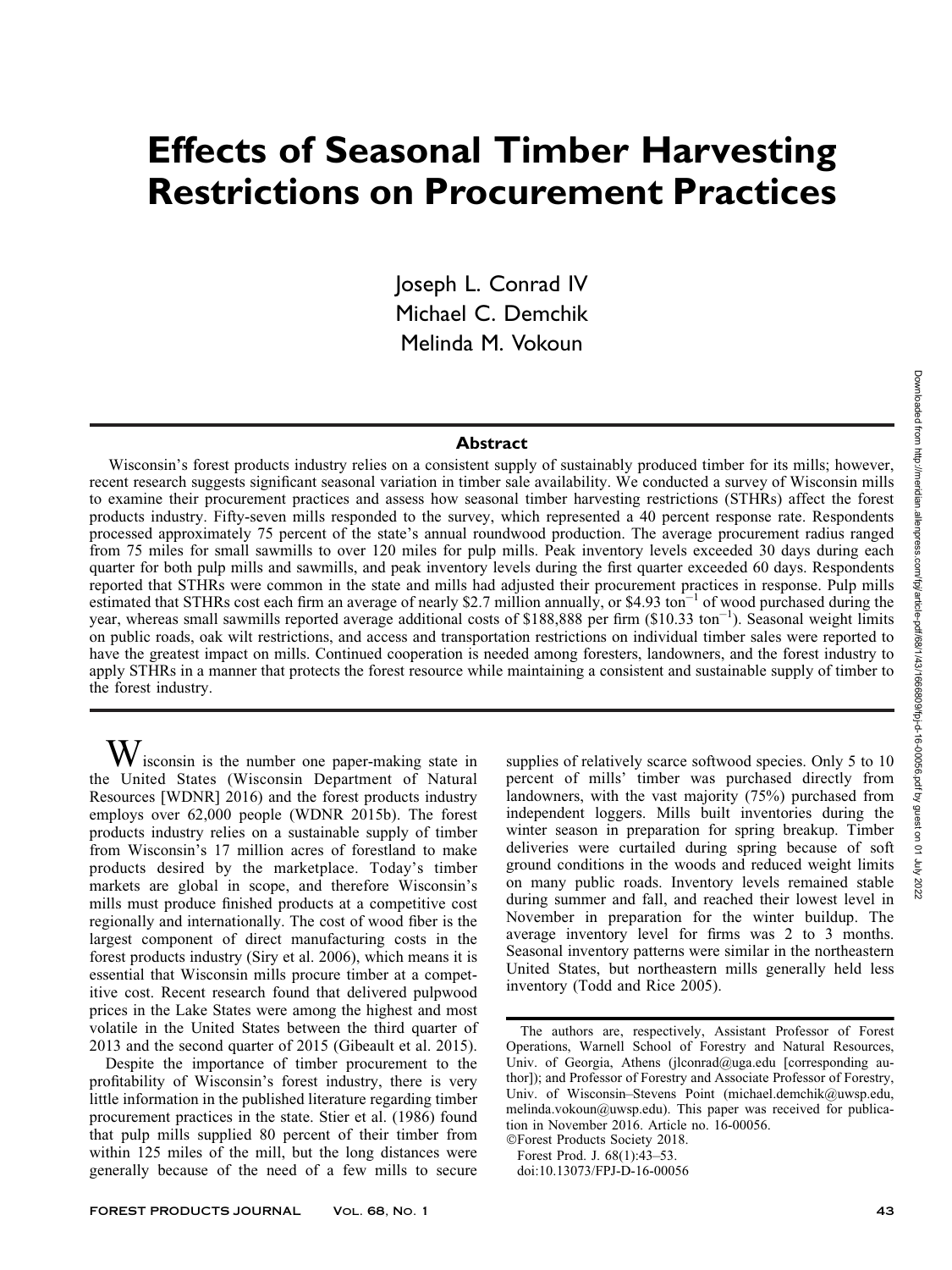There have been many changes in forest ownership and regulations since the analysis of Stier et al. (1986). One change is application of seasonal timber harvesting restrictions (STHRs). Many timber sales are restricted to frozen ground to reduce risk of soil or hydrological damage (e.g., Wausau and Marathon County Parks, Recreation, and Forestry Department 2015). The state of Wisconsin and local municipalities reduce weight limits on public roads at the onset of spring thaw to prevent damage to public roads (Wisconsin Department of Transportation 2016). In addition, the WDNR and Wisconsin Council on Forestry (WCOF; 2016) recommend that stands with at least 15 ft<sup>2</sup>  $\arccos{a}$  of oak (*Quercus* spp.) basal area not be harvested between early to mid-April and July 15 to avoid spread of oak wilt (Ceratocystis fagacearum Bretz), a fungal disease affecting oak species. Although limiting some stands to winter harvesting is a longstanding practice in Wisconsin, oak wilt restrictions were not recommended until 2007. Because of these restrictions and others, fewer than half of timber sales were available to harvest April to July according to a recent analysis (Demchik et al. 2018). Although some restrictions, such as spring road weight and endangered species regulations, were the result of state or federal regulations, the vast majority of STHRs were motivated by foresters' professional judgment or landowner objectives (Conrad et al. 2017). Finally, because the forest industry divested most of its forestland (Hickman 2007), most mills cannot overcome seasonal raw material shortages with timber from their own land.

STHRs may increase timber procurement costs. Todd and Rice (2005) found that weather and wood availability had a major influence on procurement practices. In Maine, mill inventories peaked in March because of wet weather in spring (Todd and Rice 2005). STHRs affect the supply chain in a similar manner to weather by restricting access to timber, or some species of timber, during part of the year. Therefore, mills would be expected to respond to STHRs in the same way that they respond to weather-related supply limitations. However, high inventory levels force companies to hold capital in an unproductive capacity and requires large storage space, which increases operating costs (Lang and Mendell 2012). On the other hand, maintaining low inventories during periods of constrained harvest activity is not cost effective either because timber prices often increase as supply restrictions approach (Todd and Rice 2005).

STHRs imposed on Wisconsin's wood supply chain have the potential to alter timber procurement practices and increase the cost of delivered wood. Understanding the costs and mills' response to these restrictions is important for policy makers and foresters to consider as they design policies and administer timber sales to protect the forest resource and maintain a vibrant forest products industry. Therefore, the goals of this research were to document Wisconsin mills' procurement practices and analyze their response to and the costs of STHRs.

#### **Methods**

A mail survey of Wisconsin mills was conducted to document their procurement practices and analyze how STHRs affect their business. The survey was conducted during late summer and early fall of 2015 using the tailored design method (Dillman 2007). Mills received four contacts: a prenotice letter, a cover letter and questionnaire, a postcard, and nonrespondents received a second cover letter and questionnaire. A list of 165 mills was obtained from US Department of Agriculture Forest Service Forest Inventory and Analysis data, Wisconsin's Wood Using Industry Online database (University of Wisconsin–Madison et al. 2006), and personal contacts with Wisconsin Department of Natural Resources forest products specialists. All primary mills identified from these sources were included in the survey.

The questionnaire consisted of 38 questions that asked about mill characteristics (e.g., type of mill, species purchased), timber procurement practices, and STHRs. Of the 38 questions, 20 were open-ended and generally requested quantitative data, 10 were 5-point Likert scale questions, and 8 were closed-ended. The questionnaire was pretested by procurement foresters before the initial mailing.

Mills were placed into three categories for analysis on the basis of their responses: large sawmills, small sawmills, and pulp mills. Large sawmills purchased at least 50,000 tons of timber per year and produced solid wood products. Small sawmills purchased fewer than 50,000 tons of timber annually and produced solid wood products. Pulp mills included pulp and paper facilities, as well as composite mills and other facilities that purchased small-diameter timber (i.e.,  $\leq 8$  in. small-end diameter inside bark).

The cost per ton of STHRs was estimated by dividing each mill's reported cost of STHRs by its annual wood consumption. Total STHR cost incurred by pulp mills was estimated by multiplying the average cost per ton reported by responding pulp mills by the annual pulpwood harvest (WDNR 2015a). Total STHR cost to sawmills was estimated by multiplying the average cost per ton reported by sawmills by the annual sawtimber harvest (WDNR 2015a). The total cost of STHRs to the forest industry was estimated by summing the costs to pulp mills and sawmills.

Responses between mill types were compared using the Kruskal-Wallis test and the Dunn-Bonferroni post hoc procedure. The 2-tailed sign test was used to test whether median current inventory levels were different from median inventory levels that mills reported would be necessary absent STHRs. Similarly, on 5-point Likert scale questions, we used a 2-tailed sign test to determine whether the median response was different from neutral  $(\bar{x} = 3)$ . The sign test was chosen because it is appropriate for any population distribution (Ott and Longnecker 2010). Companies that owned multiple mills but purchased timber as a single entity were counted as a single entity. All statistical tests were conducted at  $\alpha = 0.05$  using SPSS (IBM Corp. 2012).

#### Results

Of the 165 surveys mailed to mills, 23 facilities were removed from the sample because the survey could not be delivered, the facility had closed, or the recipient did not purchase its own timber. Sixty-three questionnaires were returned, of which 57 contained usable data, yielding a response rate of 40 percent. Respondents included 12 large sawmills, 35 small sawmills, and 10 pulp mills. Twentynine sawmills utilized hardwoods exclusively, 8 utilized softwoods, and 10 processed both hardwood and softwood species.

Respondents purchased a combined 7.5 million tons of wood annually, representing approximately three-quarters of the growing stock volume harvested annually in Wisconsin (Perry 2015). The high percentage of annual wood consumption accounted for by respondents suggests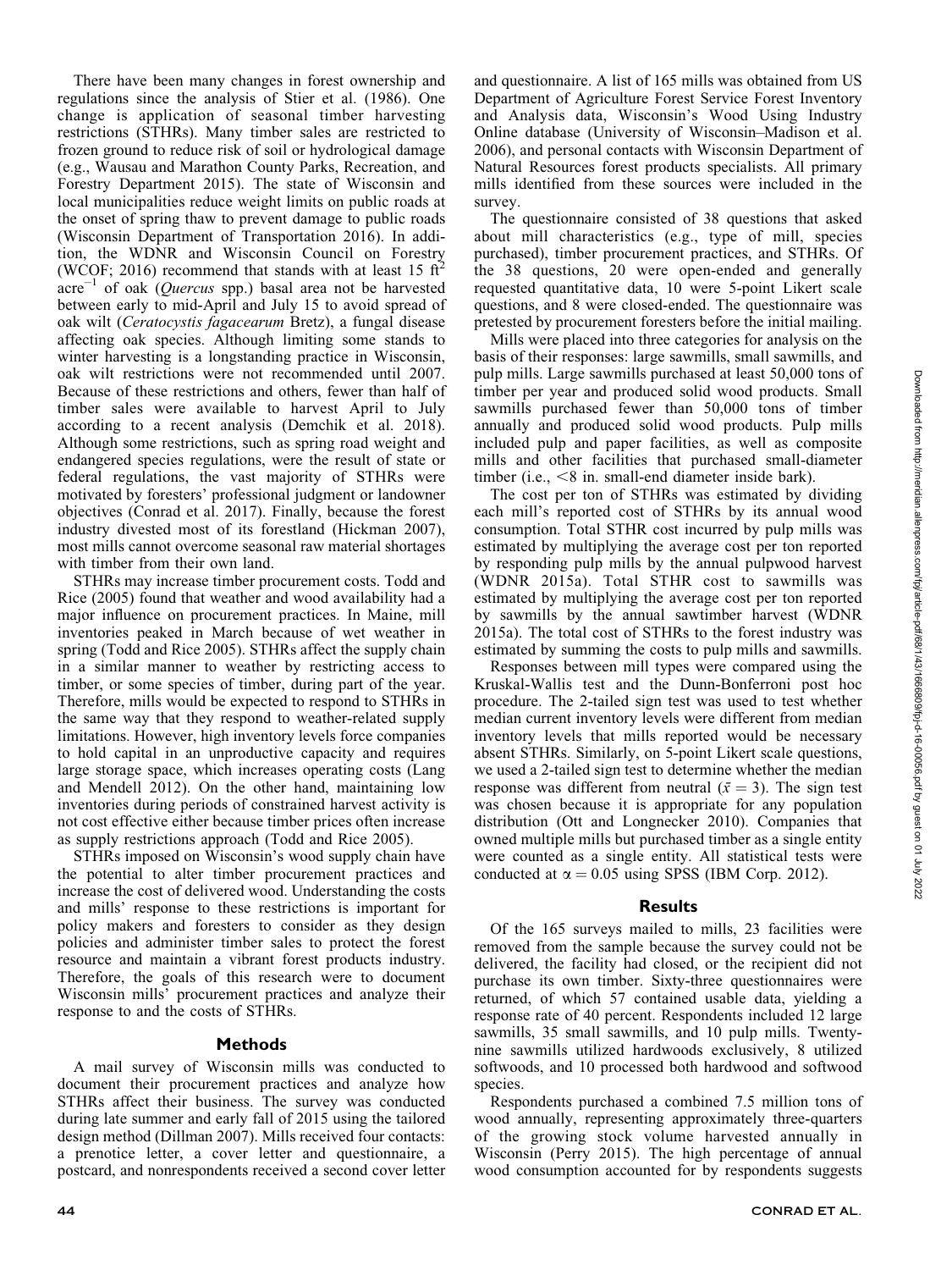that many of the nonrespondents were closed, or were small, hobby-type mills. Because of the large percentage of the processed volume accounted for in our study, nonresponse bias should not be of concern.

## Procurement practices

The average timber procurement radius ranged from 75 miles for small sawmills to 124 miles for pulp mills (Table 1). Pulp mills purchased an average of 74 percent of their timber as roundwood, 18 percent as clean chips, and the remainder as whole tree chips. Sawmills purchased an average of 77 percent of timber in lengths shorter than 16 feet, 13 percent between 16 and 32 feet, with the remainder purchased in lengths exceeding 32 feet. All pulp mill roundwood purchases were 100-inch pulp sticks.

Wisconsin mills purchased the majority of their raw material as gatewood from independent loggers (Table 2). Pulp mills purchased approximately 90 percent of their roundwood and chips using this strategy. The largest source of timber for all mill types was family forestland (Fig. 1). Small sawmills and pulp mills were generally more reliant on family forest landowners than large sawmills. County forestland accounted for more than 10 percent of the timber purchased by each mill type, but was a greater share of large sawmills' wood supply compared with other mill types.

Pulp mills generally had the largest procurement staffs, averaging four-and-one-half workers per organization, whereas large sawmills and small sawmills employed two and three procurement foresters, respectively. More than half of responding pulp mills and large sawmills did not have procurement personnel purchasing stumpage directly from landowners. Seventy-three percent of small sawmills employed at least one forester making direct stumpage purchases. Small sawmills and pulp mills made, on average, more than 83 percent of their direct stumpage purchases from family forest landowners. Large sawmills made 27 percent of their direct purchases from counties, 14 percent from federal land, and 13 percent from state land. Pulp mills rated increasing the amount of timber on the market as the most important reason for making direct stumpage purchases, small sawmills rated reducing delivered timber cost as most important, and large sawmills rated greater control over wood supply and overcoming STHRs as most important, although differences in rankings between mill types were not statistically significant ( $P > 0.05$ ).

Peak inventory exceeded 30 days during each quarter for all mill types (Fig. 2). Peak inventories were generally highest during the first quarter, declined in the second quarter, and were lowest during the third and fourth quarters. Respondents suggested that STHRs caused them to hold high inventory levels, particularly during the first and second quarters (Fig. 2). Inventory strategies were

Table 1.—Procurement radius (miles) by mill size and type. $a$ 

|                                 | Avg. procurement<br>radius (mi) | SЕ | Min. | Max. |
|---------------------------------|---------------------------------|----|------|------|
| Large sawmill $($ >50,000 tons) | 106                             |    | 40   | 300  |
| Small sawmill $(<50,000$ tons)  | 75                              | 6  | 10   | 200  |
| Pulp mill                       | 124                             |    | 75   | 250  |

<sup>a</sup> Procurement radius was defined as the distance within which the organization purchased 90 percent of its timber.

Table 2.—Roundwood and chip procurement strategies for large sawmills, small sawmills, and pulp mills in Wisconsin.<sup>a</sup>

| Procurement practice                                                          |                               | Large sawmill Small sawmill<br>$(\geq 50,000$ tons) $(< 50,000$ tons) | Pulp<br>mill                     |
|-------------------------------------------------------------------------------|-------------------------------|-----------------------------------------------------------------------|----------------------------------|
| Gatewood from loggers                                                         |                               |                                                                       |                                  |
| Mean $(SE)$ reported $(\%)$<br>Total reported volume (tons)<br>% total volume | 68.6 (7.1)<br>822,250<br>70.2 | 59.3 (5.6)<br>250,653<br>51.9                                         | 90.0(2.4)<br>5, 143, 247<br>88.3 |
| Gatewood from dealers/brokers                                                 |                               |                                                                       |                                  |
| Mean (SE) reported $(\% )$<br>Total reported volume<br>% total volume         | 13.6(5.8)<br>89,875<br>7.7    | 2.2(1.3)<br>21,600<br>4.5                                             | 1.8(0.9)<br>160,046<br>2.7       |
| Direct stumpage purchases                                                     |                               |                                                                       |                                  |
| Mean (SE) reported $(\% )$<br>Total reported volume<br>% total volume         | 14.1(4.2)<br>233,250<br>19.9  | 31.3(5.3)<br>186,538<br>38.6                                          | 2.8(1.0)<br>358,000<br>61        |
| Fee land                                                                      |                               |                                                                       |                                  |
| Mean (SE) reported $(\% )$<br>Total reported volume<br>% total volume         | 3.6(1.9)<br>26,000<br>2.2     | 4.9(2.7)<br>16,745<br>3.5                                             | $\Omega$<br>$\Omega$<br>$\Omega$ |
| $Other^b$                                                                     |                               |                                                                       |                                  |
| Mean (SE) reported $(\% )$<br>Total reported volume<br>% total volume         | 0(0)<br>0<br>0                | 2.4(1.5)<br>7,494<br>1.6                                              | 5.4(2.3)<br>162,680<br>2.8       |

<sup>a</sup> Percentages may not sum to 100 because of rounding.

<sup>b</sup> Sawmill residuals was a common response in this category for pulp mills.

highly variable, and therefore the only statistically significant changes in inventory resulting from STHRs were during the first ( $P = 0.04$ ) and second ( $P = 0.04$ ) quarters at pulp mills and during the first quarter at small sawmills ( $P =$ 0.01) when inventories were higher than would be necessary absent STHRs. Seasonal timber harvest restrictions were the most important factor influencing inventory levels for pulp mills, whereas weather was the most important factor for sawmills of all sizes (Fig. 3). General timber availability, as influenced by STHRs as well as other reasons, and weather were both rated as important factors in determining inventory levels for mills of all types ( $\bar{x} \geq 4$ ).

More than 90 percent of respondents reported an increase in the price they paid for wood over the past decade. Approximately 40 percent of sawmills reported a decline in the quality of wood delivered to their mill over the past decade. Seventy, 65, and 50 percent of large sawmills, small sawmills, and pulp mills, respectively, reported that less timber was available at the time of our survey than was available 10 years before.

Respondents reported that loggers operated at 70 to 80 percent of capacity outside of the spring breakup period. Fifty-two percent of mills suggested that weather was the primary cause of unutilized logging capacity in Wisconsin, whereas 33 percent blamed STHRs. Fewer than 5 percent of respondents suggested that mill quotas were the primary cause of unutilized logging capacity. Fifty-nine percent of respondents stated that loggers were rarely  $( $\overline{4}$  wk yr<sup>-1</sup>)$ placed on restrictive quotas, 31 percent stated that loggers were occasionally (4 to 8 wk  $yr^{-1}$ ) placed on quota, whereas the remainder reported that loggers were commonly (9 to 26 wk  $yr^{-1}$ ) placed on quota.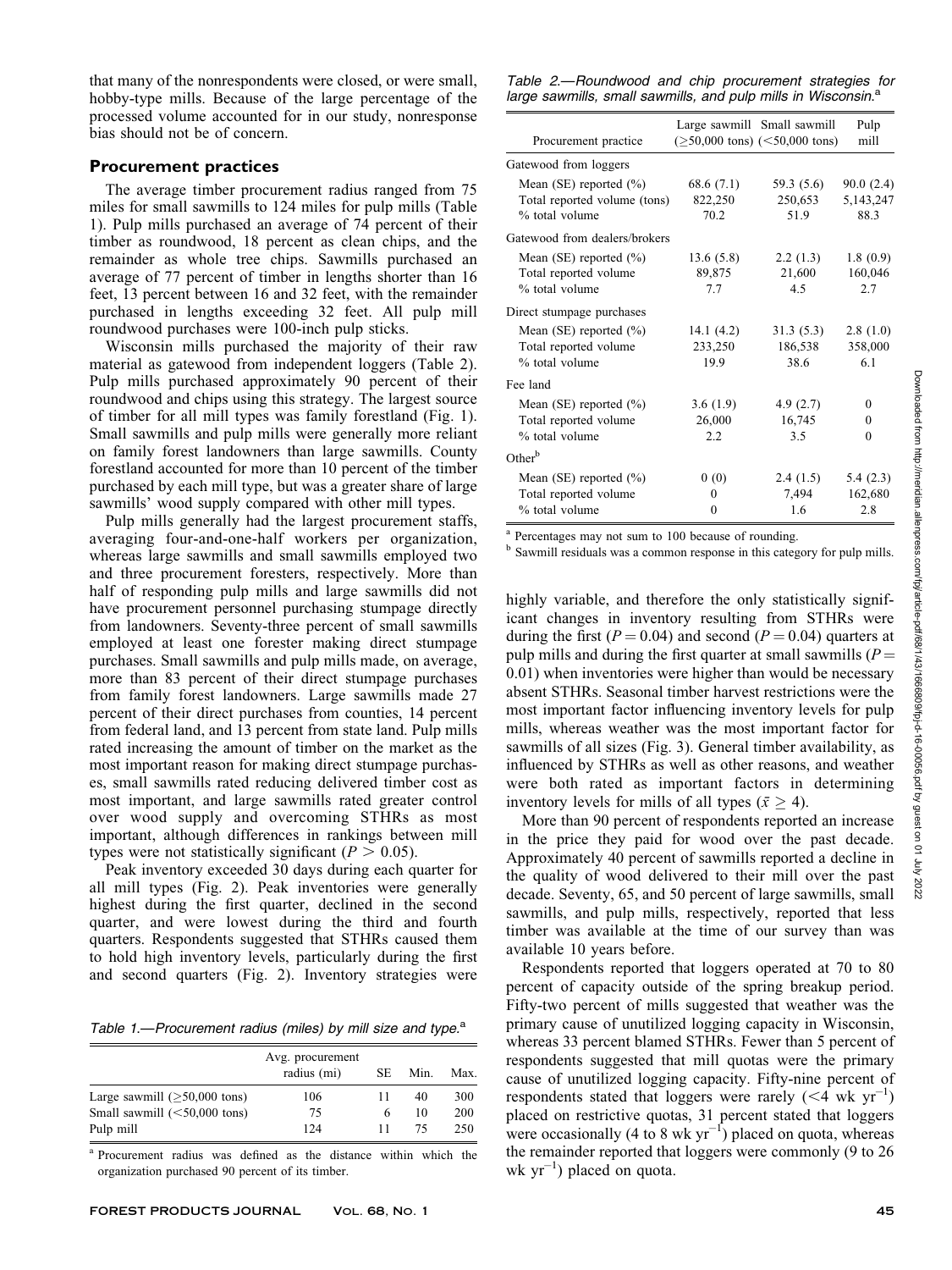

Figure 1.—Timber sources for forest products industry mills in Wisconsin.

# Seasonal timber harvesting restrictions

Overall, 70 percent of responding mills had adjusted their procurement practices because of STHRs, including all responding pulp mills, 66 percent of large sawmills, and 63 percent of small sawmills. Fifty-five percent of large sawmills, 53 percent of small sawmills, and 30 percent of pulp mills had altered their species mix because of STHRs.



Figure 2.—Peak quarterly inventory currently, if seasonal timber harvesting restrictions (STHRs) did not exist, and the difference between current quarterly inventory levels and what would be necessary absent STHRs.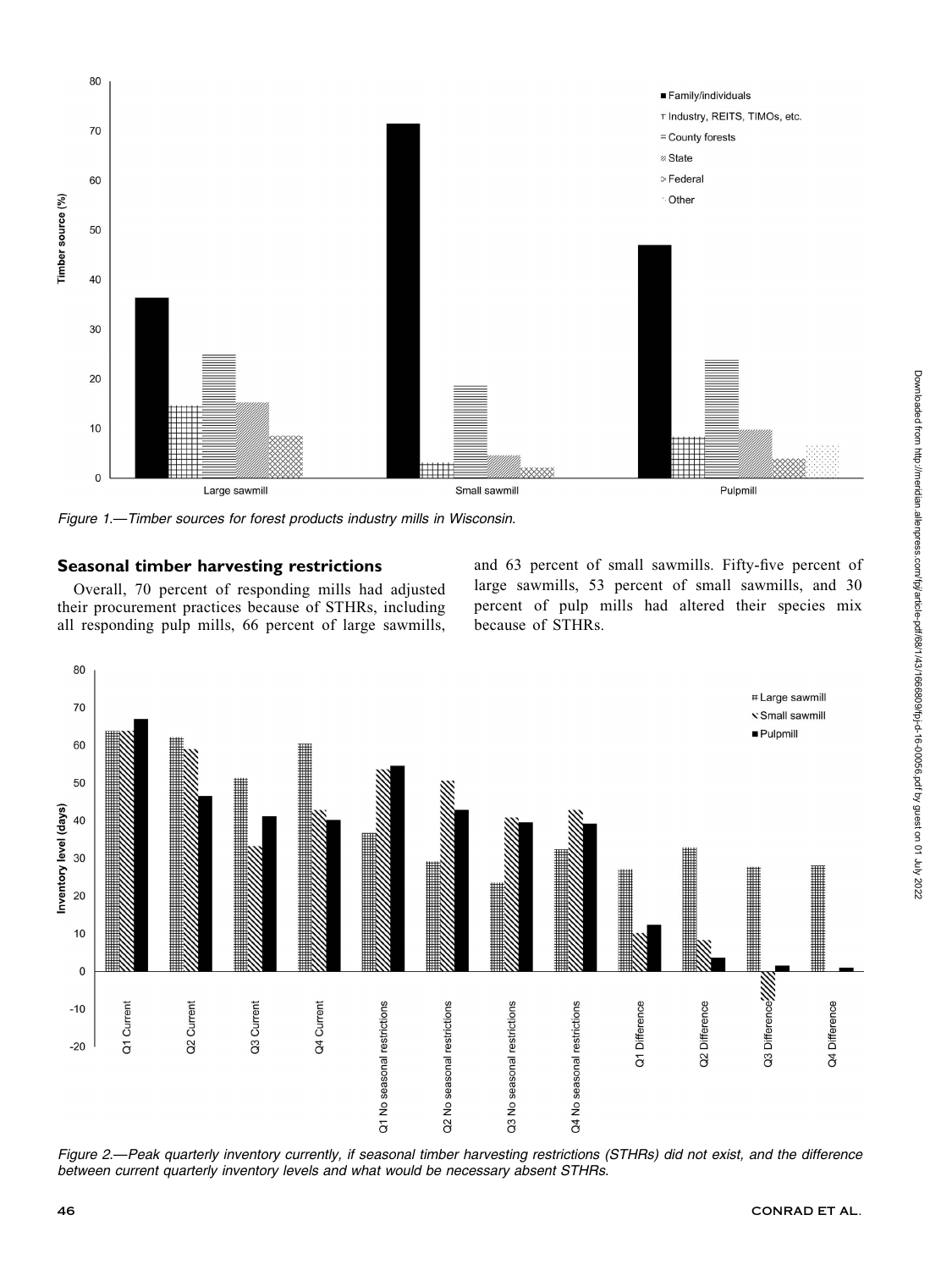

regulations exclude seasonal timber harvesting restrictions (STHRs).

The largest cost associated with STHRs for pulp mills and small sawmills resulted from increased inventory (Table 3). For pulp mills, increased inventories cost each firm an average of over \$1.7 million, or \$3.55 ton $^{-1}$  of annual wood consumption. For small sawmills, the average per-firm cost of increased inventories was \$84,167, or  $$3.25$  ton<sup>-1</sup>. Satellite wood yards cost pulp mills an average of  $$706,250$ , or  $$1.11$  ton<sup>-1</sup>. For small sawmills the secondlargest cost incurred from STHRs was reduced wood quality resulting from extended storage, which cost \$49,444, or \$4.14 ton<sup>-1</sup>. In total, pulp mills estimated that STHRs cost

an average of \$2.7 million per firm  $(\$4.93 \text{ ton}^{-1})$  and small sawmills reported an average cost of \$188,888 per firm  $($10.33 \text{ ton}^{-1}).$ 

The total cost of STHRs to Wisconsin's forest industry was estimated to be \$57.6 million. The total cost is based on 2.4 million tons of sawtimber and 6.6 million tons of pulpwood harvested annually incurring self-reported STHR costs of  $$10.33$  ton<sup>-1</sup> and  $$4.93$  ton<sup>-1</sup>, respectively.

Pulp mills rated access and transportation restrictions as the most impactful type of STHR (Table 4). Access and transportation restrictions often limit availability of timber

Table 3.—Mean (standard error) cost of seasonal timber harvesting restrictions (STHRs) to forest products industry mills in Wisconsin.<sup>a</sup>

| Type of cost                                            | Mill type     | Mean $(SE)$ cost $(\$)$ | Mean (SE)<br>$cost per ton (\$)$ | $%$ reporting<br>cost |
|---------------------------------------------------------|---------------|-------------------------|----------------------------------|-----------------------|
| Increased inventory                                     | Small sawmill | 84, 167 (51, 914)       | 3.25(1.99)                       | 39                    |
|                                                         | Pulp mill     | 1,671,250 (523,946)     | 3.55(1.54)                       | 100                   |
| Satellite wood vards and increased transportation costs | Small sawmill | 9,444 (5,588)           | 0.48(0.28)                       | 22                    |
|                                                         | Pulp mill     | 706,250 (239,148)       | 1.11(0.35)                       | 88                    |
| Down-time or reduced production                         | Small sawmill | 45,833 (18,100)         | 2.46(0.95)                       | 50                    |
|                                                         | Pulp mill     | 0(0)                    | 0(0)                             | $\mathbf{0}$          |
| Reduced wood quality from extended storage              | Small sawmill | 49,444 (41,060)         | 4.14(2.49)                       | 44                    |
|                                                         | Pulp mill     | 111,875 (43,243)        | 0.15(0.06)                       | 50                    |
| Personnel costs                                         | Small sawmill | 0(0)                    | 0(0)                             | $\Omega$              |
|                                                         | Pulp mill     | 12,500 (8,539)          | 0.02(0.01)                       | 13                    |
| Other costs                                             | Small sawmill | 0(0)                    | 0(0)                             | $\mathbf{0}$          |
|                                                         | Pulp mill     | 150,000 (102,470)       | 0.10(0.07)                       | 13                    |
| Total costs                                             | Small sawmill | 188,888                 | 10.33                            |                       |
|                                                         | Pulp mill     | 2,651,875               | 4.93                             |                       |

 $a$  Small sawmill  $=$  <50,000 tons. A small number of large sawmills responded to this question, and therefore those responses are excluded.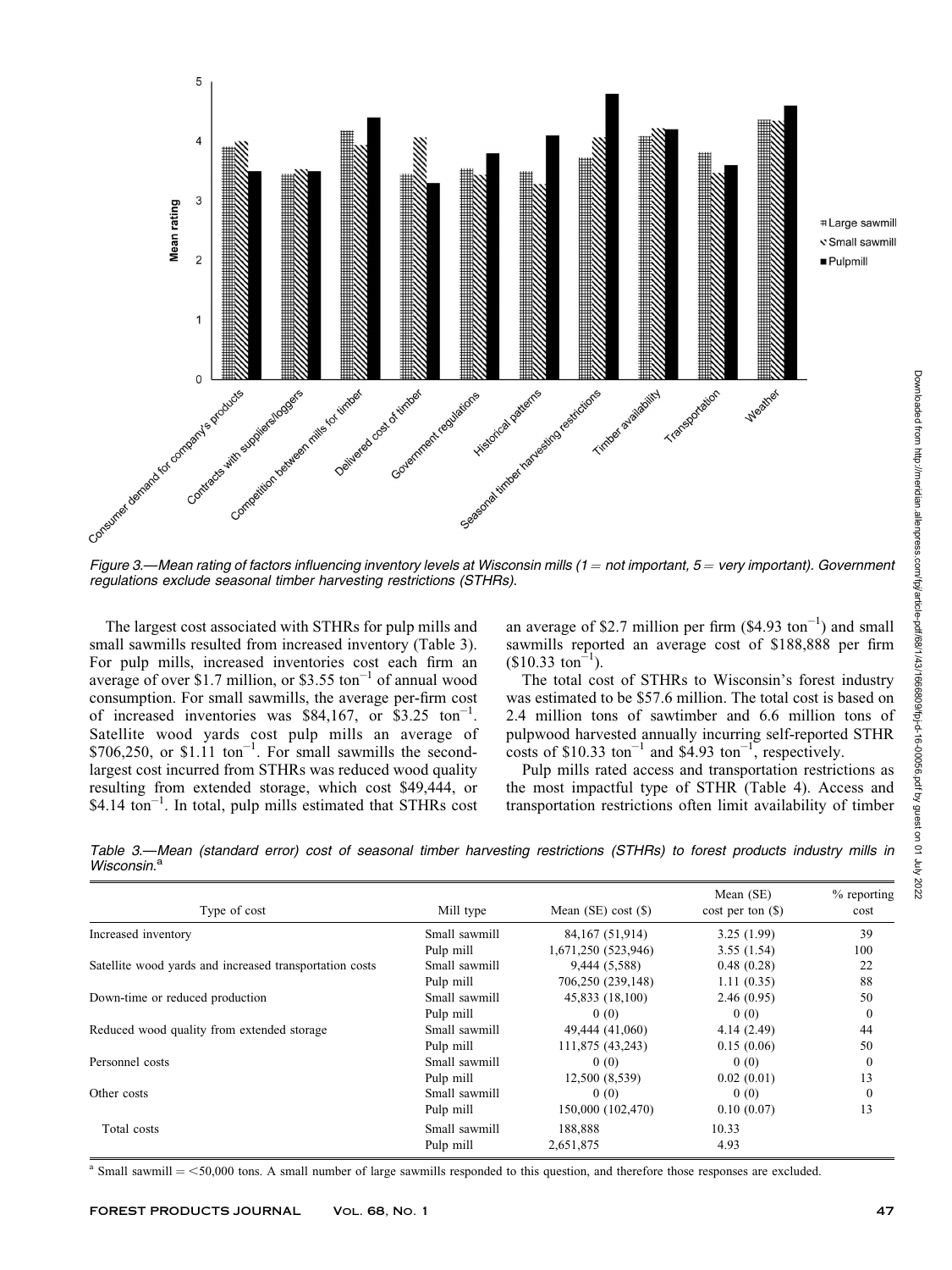sales to frozen or dry conditions because of concerns over forest roads or other difficulties accessing a tract. Large sawmills reported that oak wilt restrictions had the greatest negative impact. Small sawmills reported that seasonal road weight restrictions had the largest negative impact. Seasonal weight limits prohibit transportation of timber from most timber sales for approximately 6 to 8 weeks during spring, typically beginning in mid-March.

Respondents reported that, on average, each STHR increased delivered prices between 0 and 10 percent (Fig. 4). These values were highly variable, with a median response of zero for each restriction. Seasonal weight restrictions had the greatest impact on delivered prices, whereas heterobasidion root disease (caused by the fungus Heterobasidion irregulare [Garbel. & Otrosina]) restrictions were reported to have less of an impact than other restrictions.

Respondents were asked their opinions of STHRs as they are currently applied. The qualifier, as currently applied, was added after pretesting because several individuals pointed out that forest industry personnel recognize the need for STHRs, but restrictions are sometimes applied in instances when they are not necessary, thereby increasing costs for industry without protecting the resource. Therefore, the questionnaire noted that respondents should not consider their answers to indicate support or opposition to STHRs generally, but rather as applicable to how restrictions are currently applied.

Pulp mills disagreed with the notion that STHRs are a cost-effective method of protecting the environment ( $P \leq$  0.01); the response from sawmills was not statistically different from neutral ( $P > 0.05$ ; Table 5). Pulp mill ( $P <$ 0.01) and small sawmill  $(P < 0.01)$  median responses were significantly different from neutral, indicating that they agreed that STHRs had increased the cost of delivered wood. Ninety percent of pulp mills suggested that STHRs make Wisconsin's forest industry less competitive. Half of sawmills and 70 percent of pulp mills disagreed with the statement that STHRs benefit Wisconsin's forest industry, although the median responses were not statistically different from neutral  $(P > 0.05;$  Table 5). More respondents disagreed than agreed with the idea that the restrictions benefit Wisconsin landowners, although the median response was not different from neutral ( $P > 0.25$ ).

## **Discussion**

## Procurement practices

Many of Wisconsin's pulp mills are located in central Wisconsin, whereas much of the timber is harvested in the northern one-third of the state (Virginia Tech Center for Natural Resources Assessment and Decision Support [VTCENRADS] 2016). Mills were located adjacent to rivers in central Wisconsin when transportation dynamics and the forest resource were much different from today. The current location of pulp mills forces them to purchase timber more than 100 miles from the mill and incur transportation costs that are higher than in other regions (Gibeault et al. 2015).

| Table 4.—Mean and median rating of nine seasonal timber harvesting restrictions (STHRs) on Wisconsin mills (1 = large negative       |  |  |  |
|--------------------------------------------------------------------------------------------------------------------------------------|--|--|--|
| impact, 5 = large positive impact) and the percentages of respondents reporting positive and negative impacts from each restriction. |  |  |  |

| Restriction                                | Mill type <sup>a</sup> | % positive       | % negative | Mean/median response <sup>b</sup> |
|--------------------------------------------|------------------------|------------------|------------|-----------------------------------|
| Seasonal weight limits                     | Large sawmill          | $\boldsymbol{0}$ | 82         | $1.64/1.00^*$ A                   |
|                                            | Small sawmill          | 17               | 73         | $2.23/2.00*$ A                    |
|                                            | Pulp mill              | 10               | 90         | $1.90/2.00*$ A                    |
| Access and transportation                  | Large sawmill          | $\mathbf{0}$     | 80         | $2.00/2.00*$ A                    |
|                                            | Small sawmill          | 17               | 69         | $2.24/2.00*$ A                    |
|                                            | Pulp mill              | 10               | 90         | $1.80/1.50^*$ A                   |
| Oak wilt                                   | Large sawmill          | $\bf{0}$         | 78         | $1.67/1.00*$ A                    |
|                                            | Small sawmill          | 23               | 57         | $2.47/2.00$ A                     |
|                                            | Pulp mill              | 20               | 80         | $2.00/1.50$ A                     |
| Pest restrictions (e.g., invasive species) | Large sawmill          | $\mathbf{0}$     | 60         | $2.20/2.00*$ A                    |
|                                            | Small sawmill          | 17               | 53         | $2.70/2.00*$ A                    |
|                                            | Pulp mill              | 10               | 80         | $2.40/2.00$ A                     |
| Recreation restrictions                    | Large sawmill          | $\bf{0}$         | 40         | 2.60/3.00 A                       |
|                                            | Small sawmill          | 17               | 50         | $2.63/2.50*$ A                    |
|                                            | Pulp mill              | 10               | 80         | $2.10/2.00*$ A                    |
| Rare species and wildlife                  | Large sawmill          | $\boldsymbol{0}$ | 30         | $2.60/3.00$ A                     |
|                                            | Small sawmill          | 17               | 40         | 2.69/3.00 A                       |
|                                            | Pulp mill              | 10               | 78         | $2.00/1.50$ A                     |
| Soil and hydrological disturbance          | Large sawmill          | $\boldsymbol{0}$ | 50         | 2.40/2.50 A                       |
|                                            | Small sawmill          | 20               | 60         | $2.50/2.00*$ A                    |
|                                            | Pulp mill              | 20               | 70         | $2.20/2.00$ A                     |
| Cultural and archaeological                | Large sawmill          | $\bf{0}$         | 20         | $2.80/3.00$ AB                    |
|                                            | Small sawmill          | 10               | 27         | 2.90/3.00 A                       |
|                                            | Pulp mill              | 10               | 70         | 2.10/2.00 B                       |
| Heterobasidion root disease                | Large sawmill          | $\boldsymbol{0}$ | 33         | 2.67/3.00 A                       |
|                                            | Small sawmill          | 7                | 27         | 2.80/3.00 A                       |
|                                            | Pulp mill              | $\boldsymbol{0}$ | 50         | $2.30/2.50$ A                     |

<sup>a</sup> Large sawmill =  $\geq$ 50,000 tons; small sawmill = <50,000 tons.<br><sup>b</sup> \* = Median response was significantly different from no impact ( $\bar{x}$  = 3) using the sign test ( $\alpha$  = 0.05). Responses in categories followed by th are not statistically different using the Kruskal-Wallis test ( $\alpha = 0.05$ ).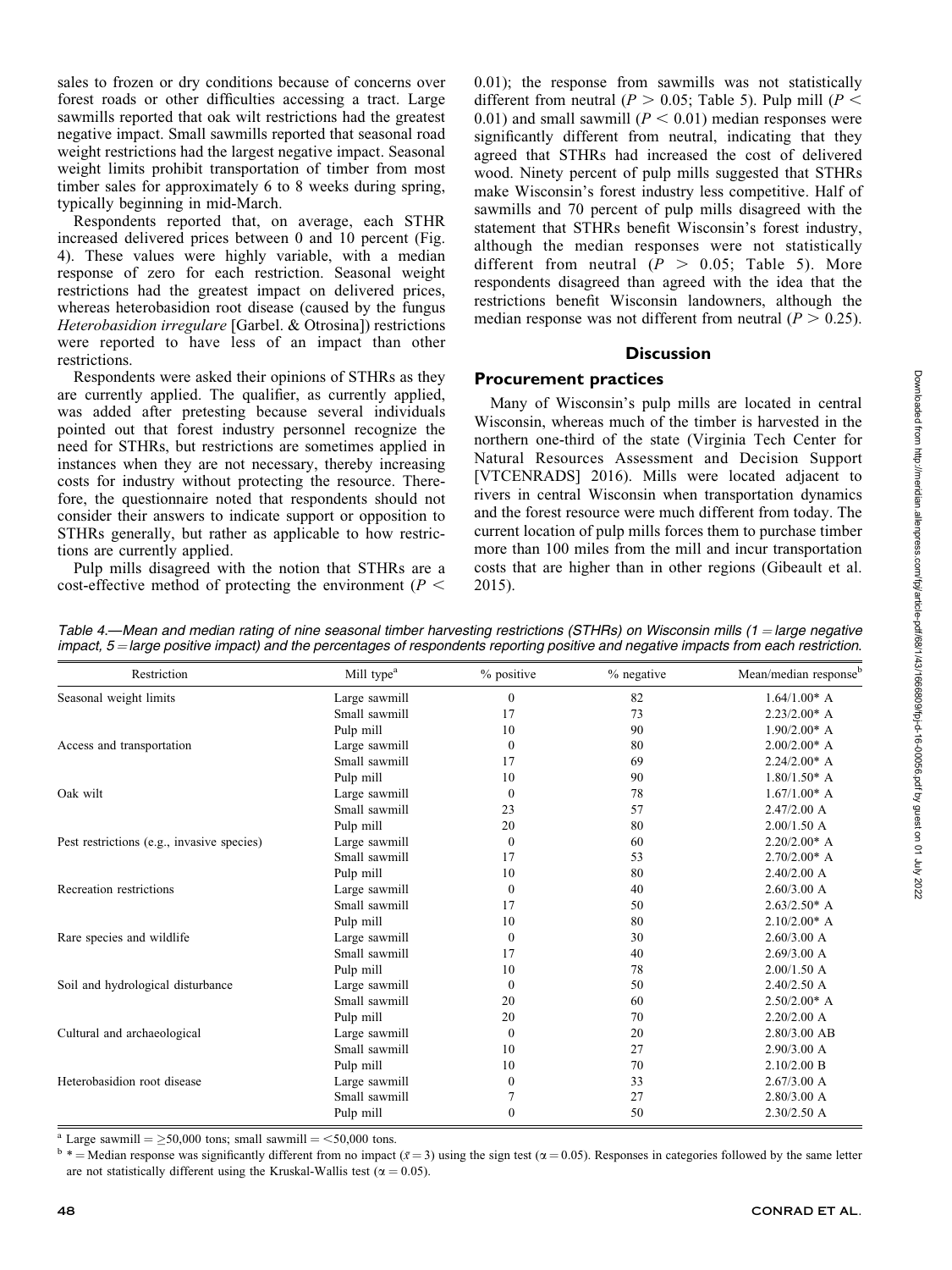

|  |  |  |  |  | Table 5.—Forest industry representatives' views of seasonal timber harvesting restrictions (STHRs) as currently applied. |
|--|--|--|--|--|--------------------------------------------------------------------------------------------------------------------------|
|--|--|--|--|--|--------------------------------------------------------------------------------------------------------------------------|

| STHRs, as currently applied, are or have:                                    | Mill type <sup>a</sup> | $%$ agree    | % disagree | Mean/median <sup>b</sup> |
|------------------------------------------------------------------------------|------------------------|--------------|------------|--------------------------|
| A cost-effective method of protecting the environment                        | Large sawmill          | $\mathbf{0}$ | 50         | $2.30/2.50$ A            |
|                                                                              | Small sawmill          | 29           | 42         | 2.74/3.00 A              |
|                                                                              | Pulp mill              | $\theta$     | 80         | $1.80/2.00^*$ A          |
| Increased the cost of delivered wood to this mill                            | Large sawmill          | 50           | 20         | 3.60/3.50 AB             |
|                                                                              | Small sawmill          | 69           | 13         | $3.66/4.00*$ A           |
|                                                                              | Pulp mill              | 100          | $\Omega$   | $4.70/5.00*$ B           |
| Common on timber sales on private land in Wisconsin                          | Large sawmill          | 20           | 10         | 3.20/3.00 A              |
|                                                                              | Small sawmill          | 63           | 22         | $3.47/4.00*$ A           |
|                                                                              | Pulp mill              | 70           | $\theta$   | $4.00/4.00*$ A           |
| Common on timber sales on county and state forestland in Wisconsin           | Large sawmill          | 50           | 20         | 3.30/3.50 A              |
|                                                                              | Small sawmill          | 72           | 3          | $4.09/4.00*$ AB          |
|                                                                              | Pulp mill              | 100          | $\Omega$   | $4.70/5.00*$ B           |
| Benefit Wisconsin's forest industry                                          | Large sawmill          | $\Omega$     | 50         | 2.40/2.50 A              |
|                                                                              | Small sawmill          | 25           | 50         | 2.66/2.50 A              |
|                                                                              | Pulp mill              | 10           | 70         | 2.10/2.00 A              |
| Benefit Wisconsin' forest landowners                                         | Large sawmill          | 10           | 30         | $2.70/3.00$ A            |
|                                                                              | Small sawmill          | 32           | 39         | 2.90/3.00 A              |
|                                                                              | Pulp mill              | 20           | 60         | 2.60/2.00 A              |
| Benefit the health of Wisconsin's forests                                    | Large sawmill          | $\theta$     | 33         | 2.56/3.00 A              |
|                                                                              | Small sawmill          | 41           | 28         | 3.19/3.00 A              |
|                                                                              | Pulp mill              | 20           | 60         | 2.50/2.00 A              |
| Benefit wildlife and increase the environmental services provided by forests | Large sawmill          | $\mathbf{0}$ | 50         | $2.40/2.50$ A            |
|                                                                              | Small sawmill          | 19           | 34         | 2.75/3.00 A              |
|                                                                              | Pulp mill              | 10           | 60         | 2.30/2.00 A              |
| Make Wisconsin's forest industry less competitive in the marketplace         | Large sawmill          | 40           | 10         | 3.50/3.00 AB             |
|                                                                              | Small sawmill          | 47           | 19         | 3.44/3.00 A              |
|                                                                              | Pulp mill              | 90           | $\Omega$   | $4.50/5.00*$ B           |

<sup>a</sup> Large sawmill =  $\geq$ 50,000 tons; small sawmill = <50,000 tons.<br><sup>b</sup> Responses were given on a 5-point Likert scale (1 = strongly disagree, 5 = strongly agree). \* = Median response was significantly different from neut  $(\bar{x} = 3)$  using the sign test ( $\alpha = 0.05$ ). Responses followed by the same letter are not statistically different using the Kruskal-Wallis test ( $\alpha = 0.05$ ).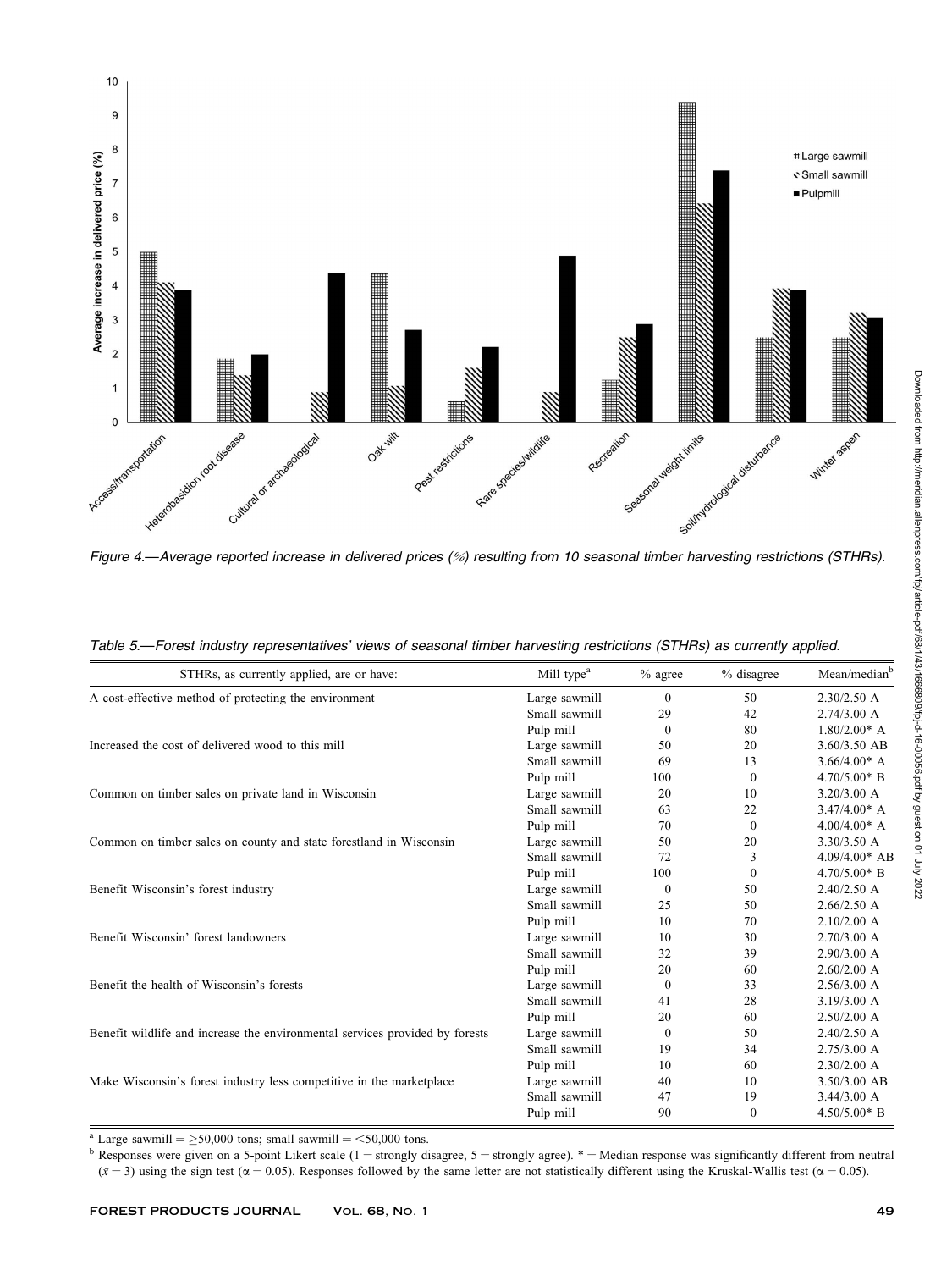Small sawmills had the smallest procurement radii, averaging 75 miles (Table 1). By comparison, sawmills purchased 90 percent of their raw material from within 70 miles of their facility in the northeastern United States (Anderson and Germain 2007) and from within 75 miles of the mill in the New England–New York region (Egan and Morin 2010). In the US South, TimberMart-South (2016) reported that loggers transported timber an average of 51 miles to mills, which is indicative of procurement radii similar to those of small sawmills in Wisconsin.

Mills' reliance on short log lengths is somewhat unique to the Lake States region and results in high timber handling costs (Gibeault et al. 2015). Most pulp mills in Wisconsin were built when manual timber harvesting necessitated short log lengths and many mills are still unequipped to handle tree-length material. The Scribner log rule (Staebler 1952) is the most commonly used log rule in the state. The Scribner log rule fails to account for stem taper and therefore underestimates board foot volume on long logs (Staebler 1953) and incentivizes loggers to deliver short logs to mills. Furthermore, the widespread adoption of cut-to-length harvesting systems (Rickenbach et al. 2015) means that loggers are well equipped to deliver short log lengths.

Forestland ownership and forest industry structure changed significantly since the last study of procurement practices in Wisconsin. As recently as the 1990s, 17 major forest products companies supplied at least 17 percent of their timber from fee land in the United States (Yin et al. 1998). Ten years later, almost all of those companies had sold their timberland (Hickman 2007). In 2015, pulp mills harvested zero volume from their own land in Wisconsin (Table 2). Nonetheless, sawmills still relied on company land to supply approximately 2 to 5 percent of their raw material. Purchasing gatewood from independent loggers has been the most common procurement strategy since at least the 1980s and the percentage of timber from this source has increased since then (Stier et al. 1986). Procurement through wood dealers and brokers is less common in Wisconsin than in the US South, where nearly half of loggers in some states operate through a wood dealer (Conrad et al., in press).

## Inventory levels and wood availability

Seasonal inventory patterns have changed little over the past 30 years. Stier et al. (1986) reported seasonal patterns similar to those observed in our study and found that mills maintained a 2- to 3-month supply of timber. Because of spring breakup weight restrictions and the inaccessibility of many sites during spring, most mills build inventory during winter when logging conditions are at their best, and draw down inventories during the second quarter. STHRs, such as those motivated by oak wilt, also come into effect during the second quarter, which restricts timber supply during this period. Seasonal inventory patterns were similar in the Northeast, but inventory levels were generally lower there (Todd and Rice 2005). Peak inventory levels for pulp mills in our study averaged over 60 days during the first quarter (Fig. 2), whereas only two mills in the Northeast reported 60 days of inventory at any time during the year. Likewise, peak inventory levels exceeded 30 days in each quarter in Wisconsin, whereas the majority of northeastern pulp mills reduced inventories below 20 days during the second and third quarters. Southern pulp mills averaged less than 2 weeks of inventory during each quarter (Ulmer et al. 2004).

Southern sawmills held 21 to 28 days of inventory during the first and fourth quarters and 14 to 21 days of inventory during the second and third quarters. Gibeault et al. (2015) documented that costs associated with wood transfers and seasonally high inventory levels contribute to high pulpwood delivered costs in Wisconsin.

The perceived decline in timber availability and quality is somewhat counterintuitive, and of concern for forest industry competitiveness. Wisconsin's forestland area has continued to increase over the past decade (Perry 2015) and timber volume in Wisconsin has been increasing since the 1980s, including significant increases in large-diameter classes (Perry et al. 2012). Furthermore, timber harvests in the state actually declined during the past 10 years (Haugen 2013). These findings suggest that over the past 10 years forest area has increased, timber volume has increased, but timber availability has declined and prices have increased. Similar perceptions were documented in the Northeast (Anderson and Germain 2007).

The average Wisconsin forest landowner owns just 26 acres, and landowners' primary motivations for owning forestland relate to aesthetics and hunting or fishing, not timber production (Perry et al. 2012). A recent study found that one-fifth of Wisconsin's forestland is held in parcels smaller than 20 acres, but less than 2 percent of timber harvests occurred on these parcels (VTCENRADS 2016). It appears that much of the increase in timber volume is located on ownerships that are not commonly harvested because of factors such as parcel size and landowner objectives.

Forest products mills rely on independent loggers to harvest and deliver timber to their mills. Over the past 15 years, Wisconsin has lost approximately one-third of its logging businesses and is struggling to attract new logging firms (Rickenbach et al. 2015). Weather and STHRs not only affect inventory levels, but also logging capacity utilization (Conrad et al. 2017). Mills' estimate of logging capacity utilization of 70 to 80 percent agrees with recent research in the Lake States (Taylor 2007, G.C. and Potter-Witter 2011, Conrad et al. 2017). Mills' accurate estimate of logging capacity utilization is encouraging because it implies that the industry recognizes the challenges of suppliers.

The frequency with which loggers were placed on quotas agrees with loggers' reports of lost production (Conrad et al. 2017). For the years before the survey, weather and market conditions meant that restrictive quotas were applied less frequently than in a study in the US South and Maine when loggers were placed on restrictive quotas 36 percent of the time, or nearly 19 wk/yr (Ulmer et al. 2004).

## Industry response to STHRs

Small sawmills reported the highest per-ton costs because of STHRs. The higher per-ton costs may be due to the narrow range of product specifications and higher delivered prices paid for raw material. For example, a sawmill that purchased primarily oak would be affected by oak wilt restrictions much more than a pulp mill that relies on a mix of species. In addition, because sawmills produce solid wood products, they are generally more susceptible to financial losses from reductions in log quality resulting from extended storage, such as staining. Reductions in quality during extended storage was the second-largest STHR cost component for small sawmills (Table 3). Likewise, the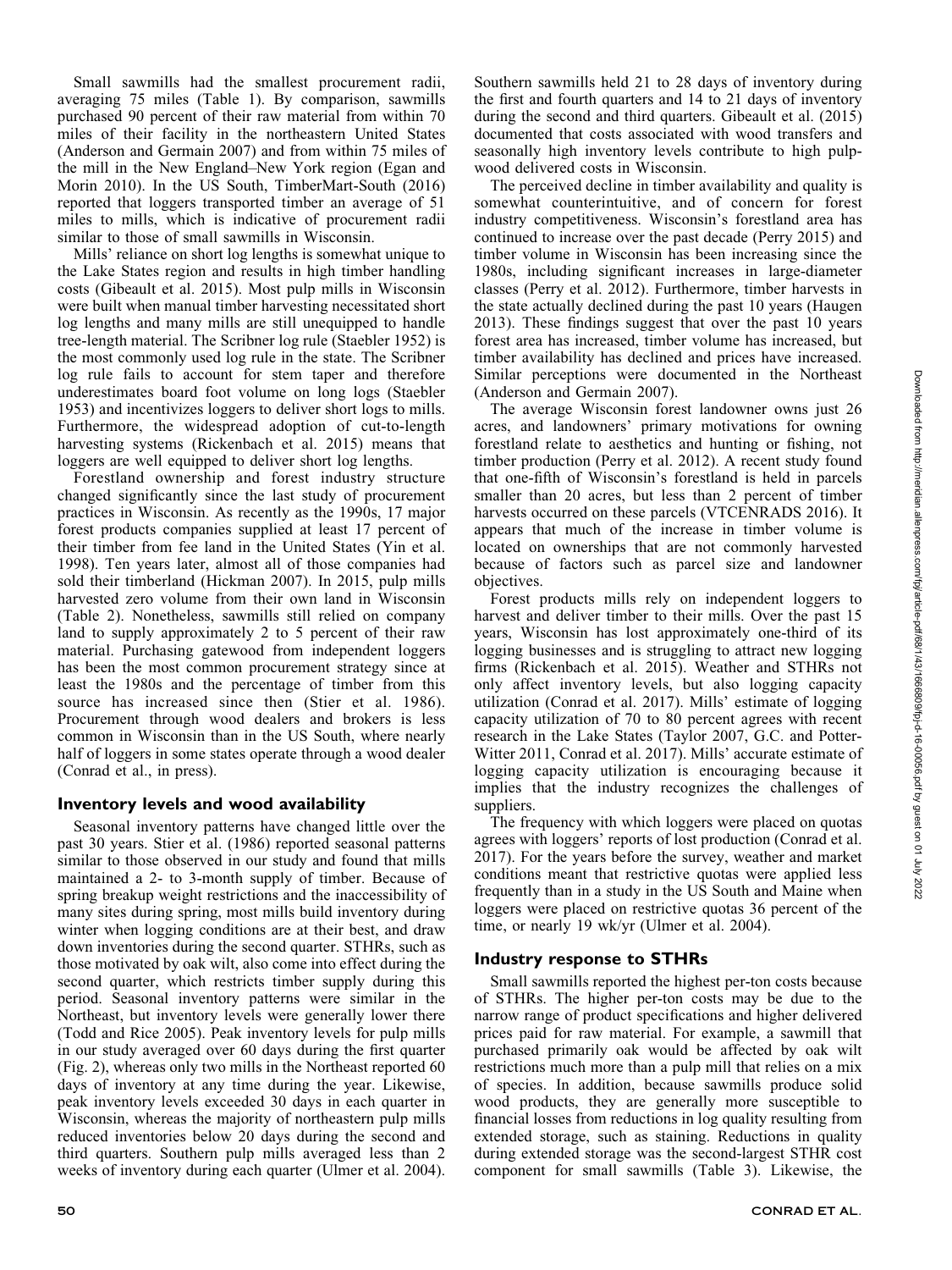requirement to store timber for long periods could represent a greater financial burden for small sawmills than for larger organizations, especially if the need for long-term storage would be unnecessary absent STHRs. Finally, because delivered prices are higher for sawmills than for pulp mills, the same percentage increase in delivered prices resulting from STHRs would cause higher per-ton increases for sawmills.

STHRs increased pulpwood costs by 10 to 15 percent on the basis of survey responses and delivered timber prices at the time of the study (Gibeault et al. 2015, Resource Information Systems, Inc. [RISI] 2016). Delivered prices for sawtimber, especially hardwood sawtimber, are highly variable and not widely reported. Sawtimber stumpage prices ranged from roughly \$40 to \$100 per ton or more depending on species, grade, and location (Timber Mart North 2015). Assuming harvesting and transportation cost \$20 to \$25 per ton, stumpage prices are \$40 to \$100 per ton, and STHRs cost an average of \$10 per ton (Table 3), STHRs increase raw material costs by approximately 10 to 15 percent. The percent increase in costs is likely similar for sawmills and pulp mills, but the impact may be more variable for sawmills because they generally target a smaller number of species and would not be affected by all speciesspecific restrictions (e.g., oak wilt, heterobasidion root disease; Table 3).

Seasonal road weight limits were considered most impactful, probably because this type of restriction affects all species and all mills within the state (Fig. 4). Because other restrictions do not affect all species and are generally applied to individual sites, they may not directly affect delivered prices. Restrictions on individual timber sales are likely to increase delivered prices indirectly by reducing timber supply during a portion of the year.

Access and transportation restrictions and oak wilt restrictions were also viewed negatively by responding mills (Table 3). Oak wilt restrictions are required on sales under the jurisdiction of WDNR officials, including sales on private land enrolled in the Managed Forest Law (MFL), a forest property tax incentive program (WDNR 2013). Oak/ hickory (Carya spp.) is the most common forest type in Wisconsin, especially in the parcel sizes that are most likely to be harvested (Perry 2015). Guidelines in place at the time of the survey recommended avoiding harvesting timber in stands with  $\geq 15$  ft<sup>2</sup> acre<sup>-1</sup> of oak basal area between early to mid-April and July 15 (WDNR and WCOF 2016). Oak wilt restrictions cover a large area and restrict harvesting for one-quarter of the year. Therefore, mills that require oak for their operations must increase inventory substantially before restrictions go into effect.

Access and transportation restrictions are applied at the discretion of the forester and landowner when the forest road system is vulnerable to damage or the site is accessed through an agricultural field, for example. Although not as widespread as seasonal road weight limits, access and transportation restrictions were applied to between 20 and 40 percent of private timber sales in Wisconsin according to harvest records and consulting and industry foresters (Conrad et al. 2017, Demchik et al. 2018). Therefore, it is reasonable to assume that mills incur costs from high inventory levels and associated reductions in timber quality from extended storage because of access and transportation restrictions (Table 3).

Although there has been little research on the cost of STHRs specifically, costs associated with increased inventory levels, satellite wood yards, and reduced wood quality from extended storage are well documented. Lang and Mendell (2012) reported that storing inventory for long periods increases operating costs. Linares-Hernandez and Wengert (1997) documented substantial losses in log value due to staining and checking when logs are stored for extended periods and recommended end coating some species to reduce losses. Wood sourced from satellite wood yards may cost as much as  $$10 \text{ ton}^{-1}$  more than wood delivered directly to the mill (Martin 2001 as cited in Gallagher et al. 2008). Gibeault et al. (2015) found that the average delivered cost of hardwood pulpwood was over \$10 ton<sup>-1</sup> higher in the Lake States compared with the US South. They attributed much of this difference to high inventory levels, wood transfers resulting from seasonal supply constraints, and short-wood handling costs. Results of our study support the finding that STHRs impose significant costs on Wisconsin's forest industry.

# Areas for improvement

Our results suggest that Wisconsin mills believe changes are necessary in the application of STHRs to protect the resource and allow for efficient timber utilization. Unfortunately, mills have limited options for addressing STHRs. In the short term, they have increased inventory levels to allow for continued operation during periods of limited timber availability. In addition, half of the small sawmills reported unwanted downtime because of STHRs (Table 3).

The decision to require STHRs is made by foresters, landowners, and in some cases state and federal regulators (Conrad et al. 2017). State and local governments apply spring road weight restrictions (WDOT 2016). State and federal regulations may limit harvesting seasonally to protect rare plants and animals. Restrictions to prevent oak wilt, heterobasidion root disease, and protect water quality may be required by the state if the property is enrolled in the MFL program (WDNR 2013). On the other hand, access and transportation restrictions and recreationrelated restrictions are applied at the discretion of the forester or landowner. Having sold nearly all of their forestland, mills do not have the ability to harvest timber from their own land to supplement open-market purchases during periods of low timber availability (Table 2). Therefore, mills must rely on communication and advocacy to encourage landowners, foresters, and state officials to reconsider how STHRs are applied.

Recent research suggests that there are opportunities to protect the forest resource more efficiently (Conrad et al. 2017). Heterobasidion root disease restrictions are a good example of protecting forest resources while minimizing disruption and cost. Loggers have the choice to apply fungicides to stumps or harvest during winter to reduce the risk of heterobasidion root disease. When soil disturbance is a concern, instead of applying a STHR that limits access to certain times of the year or to ''dry or frozen'' conditions, the timber sale contract could specify unacceptable levels of soil disturbance (Conrad et al. 2017). Likewise, clearly specifying postharvest forest road conditions and requiring performance bonds to ensure compliance could render some access and transportation STHRs unnecessary. Finally, on multiunit timber sales, foresters should avoid including seasonally restricted harvest units in the same sale package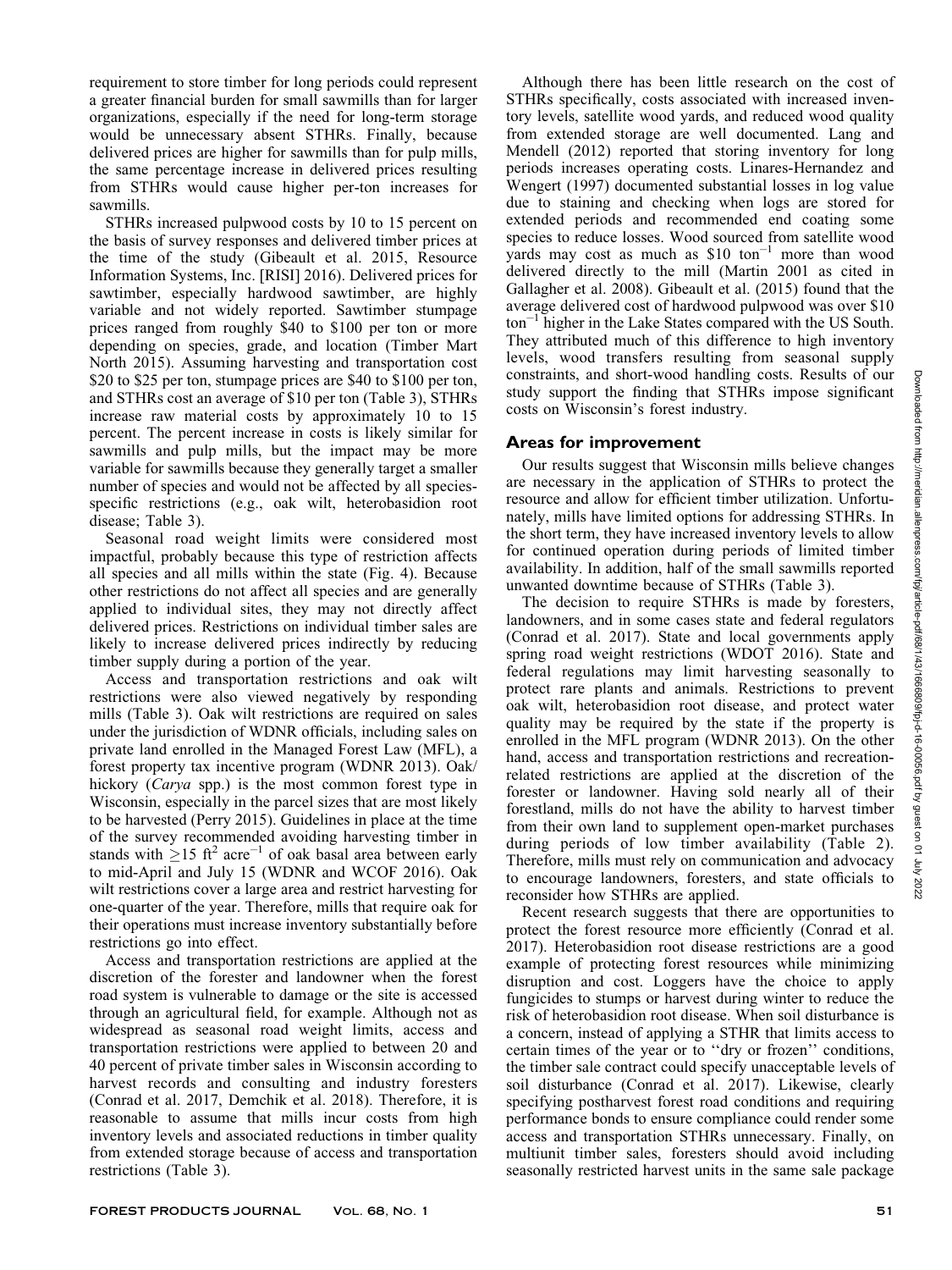as units that can be harvested throughout the year. Mixing seasonally restricted units with those that can be harvested at any time forces the buyer to harvest the entire sale around the restricted period or move to the same sale twice, which increases harvesting costs because of an additional equipment move.

Finally, because STHRs are applied on the basis of foresters' professional judgment and landowner objectives (Conrad et al. 2017), additional research may aid foresters in deciding when STHRs are necessary. For example, research on soil disturbance after timber harvesting could be used to develop guidelines based on easily observed variables such as harvesting system, soil type, or habitat type. Cut-tolength systems travel on slash mats and have lower ground pressure than other systems, which should allow for a longer operating season. Likewise, some soil types are more susceptible to damage than others, and failing to consider this variable may result in unnecessary restrictions.

## Summary and Conclusions

The forest products industry is a major employer in Wisconsin and the timber they purchase from landowners finances sustainable forest management. Therefore, it is important to understand the challenges faced by mills in procuring wood and document changes in practices over time. It is especially important to consider how forest management practices and STHRs affect forest industry at present because delivered pulpwood prices in Wisconsin have been among the highest in the country for the past several years (Gibeault et al. 2015, RISI 2017).

This study documented several challenges to Wisconsin's wood supply chain. First, the time and distance required to move timber from stump to finished product at the mill are long. The average procurement radius for pulp mills was over 120 miles, and past research confirms that transportation costs in the state are higher than in competing states (Gibeault et al. 2015). Second, in response to STHRs, mills are increasing inventories, relying on satellite wood yards, and experiencing reductions in raw material quality during extended storage. Although cost estimates provided in this study were self reported, past research confirms that these practices increase costs for mills. Third, although forest area and timber volume have increased in recent years (Perry et al. 2012), mills reported declines in timber availability. Recent research suggests that a significant percentage of timber volume is unavailable for harvest for a variety of reasons, including small parcel sizes and landowner objectives (VTCENRADS 2016).

Although Wisconsin's wood supply chain certainly faces challenges, there are reasons for optimism. The state has a strong and diverse forest products industry, as evidenced by the state's status as the number one paper producer in the United States (WDNR 2016) and the variety of sawmills that responded to the survey. In addition, the state has more than 17 million acres of forestland with growth exceeding removals by a wide margin (Perry 2015). Finally, although STHRs have imposed costs on Wisconsin mills, they reflect a desire by policy makers, foresters, and landowners to sustain the forest resource for the long term. Additional research and consistent communication between landowners, foresters, and the forest industry are needed to ensure that STHRs are applied appropriately to ensure resource sustainability while minimizing costs to the wood supply chain.

## Acknowledgments

The study was funded through a grant to the Great Lakes Timber Professionals Association and Wisconsin County Forests Association as authorized by S. 26.105(1), Wis. Stats. The authors thank Drew Czyscon, former undergraduate student at the University of Wisconsin–Stevens Point, for assistance with data collection.

#### Literature Cited

- Anderson, N. and R. Germain. 2007. Variation and trends in sawmill wood procurement in the Northeastern United States. Forest Prod. J. 57(10):36–44.
- Conrad, J. L., IV, M. C. Demchik, M. M. Vokoun, A. M. Evans, and M. P. Lynch. 2017. Foresters' perceptions of the frequency, cost, and rationale for seasonal timber harvesting restrictions in Wisconsin. Forest Sci. 63(3):331–341.
- Conrad, J. L., IV, W. D. Greene, and P. Hiesl. The evolution of logging businesses in Georgia 1987–2017 and South Carolina 2012–2017. Forest Sci. (in press). DOI:10.1093/forsci/fxy020
- Conrad, J. L., IV, M. M. Vokoun, S. P. Prisley, and M. C. Bolding. 2017. Barriers to logging production and efficiency in Wisconsin. Int. J. Forest Eng. 28(1):57–65.
- Demchik, M. C., J. L. Conrad IV, D. McFarlane, and M. Vokoun. 2018. Wisconsin timber sale availability as impacted by seasonal harvest restrictions. Forest Sci. 64:74–81. DOI:https://doi.org/10.5849/FS-2016-022
- Dillman, D. A. 2007. Mail and internet surveys: The tailored design method. 2nd ed. John Wiley and Sons, Hoboken, New Jersey. 523 pp.
- Egan, A. F. and L. J. Morin. 2010. Challenges to sawmill businesses in New England and New York State: A survey of wood procurement managers. J. Forestry 108:408–412.
- Gallagher, T., B. Shaffer, and B. Rummer. 2008. Using short-rotation, intensively managed hardwood plantations as ''green'' inventory for southeastern U.S. pulp mills. TAPPI 8(3):15-21.
- G.C., S. and K. Potter-Witter. 2011. An examination of Michigan's logging sector in the emerging bioenergy market. Forest Prod. J. 61(6):459–465.
- Gibeault, F. M., P. J. Coutu, and D. Stuber. 2015. Wood supply chain component costs analysis: A comparison of Wisconsin and U.S. regional costs—2015 update. Steigerwaldt Land Services, Inc. and Forest2Market, Inc. 40 pp.
- Haugen, D. E. 2013. Wisconsin timber industry: An assessment of timber product output and use, 2008. Resourse Bulletin NRS-78. USDA Forest Service, Northern Research Station, Newtown Square, Pennsylvania. 110 pp.
- Hickman, C. 2007. TIMOs and REITs. USDA Forest Service Research and Development, Washington, D.C. 14 pp.
- IBM Corp. 2012. IBM SPSS statistics for Windows, version 21.0. Armonk, New York.
- Lang, A. H. and B. C. Mendell. 2012. Sustainable wood procurement: What the literature tells us. J. Forestry 110:157–163.
- Linares-Hernandez, A. and E. M. Wengert. 1997. End coating logs to prevent stain and checking. Forest Prod. J. 47(4):65–70.
- Ott, R. L. and M. Longnecker. 2010. An Introduction to Statistical Methods and Data Analysis. 6th ed. Brooks/Cole Cengage Learning, Belmont, California. 1,296 pp.
- Perry, C. H. 2015. Forests of Wisconsin, 2014. Resource Update FS-43. USDA Forest Service, Northern Research Station, Newtown Square, Pennsylvania. 4 pp.
- Perry, C. H., V. A. Everson, B. J. Butler, S. J. Crocker, S. E. Dahir, A. L. Diss-Torrance, G. M. Domke, D. D. Gormanson, S. K. Herrick, S. S. Hubbard, T. R. Mace, P. D. Miles, M. D. Nelson, R. B. Rodeout, L. T. Saunders, K. M. Stueve, B. T. Wilson, and C. W. Woodall. 2012. Wisconsin's forests 2009. Resource Bulletin NRS-67. USDA Forest Service, Northern Research Station, Newtown Square, Pennsylvania. 62 pp.
- Resource Information Systems, Inc. (RISI). 2016. North American woodfiber & biomass markets October 2016. RISI, Bedford, Massachusetts. 10 pp.
- Resource Information Systems, Inc. (RISI). 2017. North American